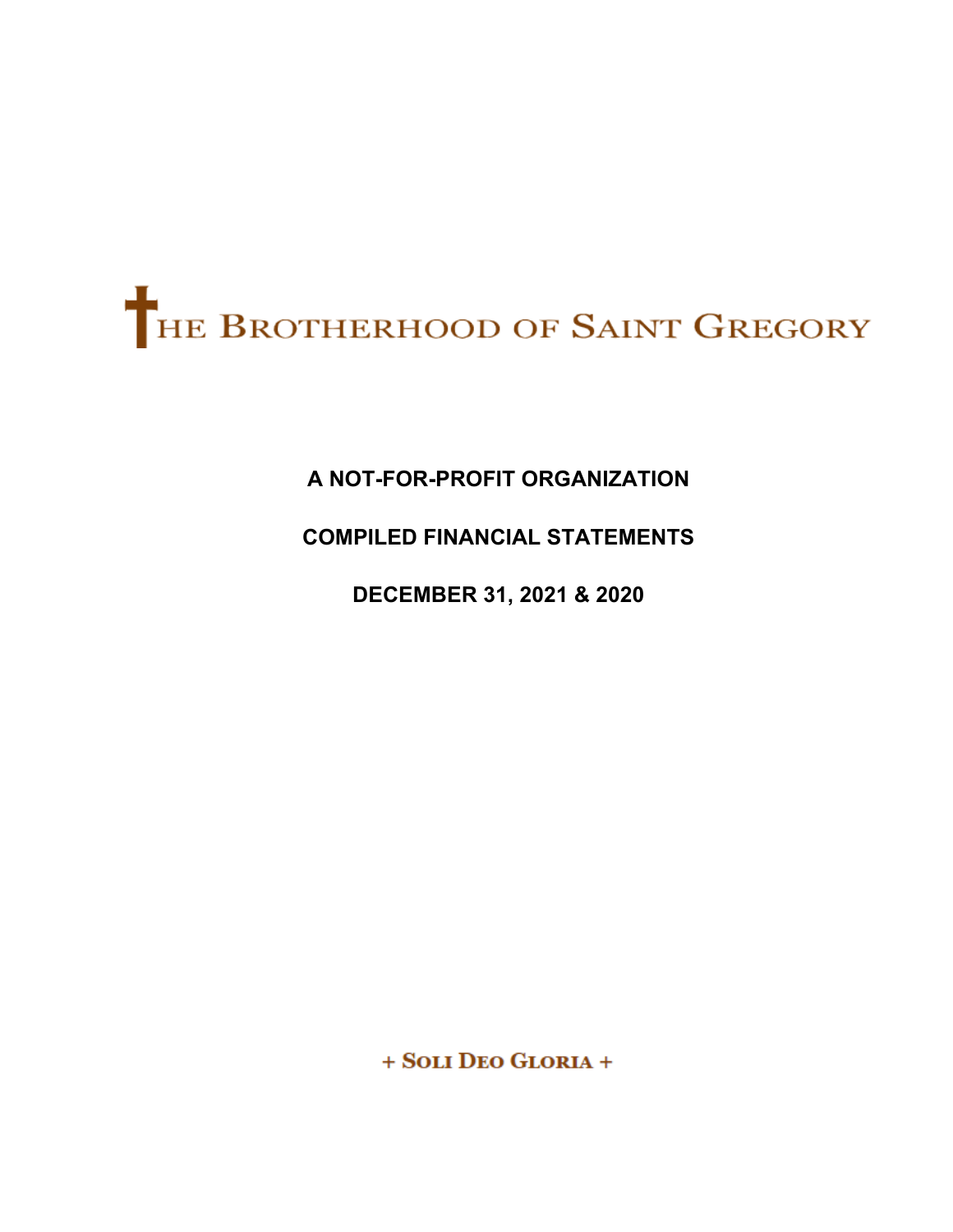## **The Brotherhood of St. Gregory, Inc. (a Not-for-Profit Organization)**

|                                                                                                                                         | Page |
|-----------------------------------------------------------------------------------------------------------------------------------------|------|
| Independent Accountants' Compilation Report                                                                                             |      |
| Financial Statements:                                                                                                                   |      |
| Statements of Assets, Liabilities and Net Assets - Modified Cash Basis<br>Statements of Revenues, Expenses, and Changes in Net Assets - | ヮ    |
| <b>Modified Cash Basis</b>                                                                                                              | 3    |
| Notes to Financial Statements                                                                                                           | 4-8  |
|                                                                                                                                         |      |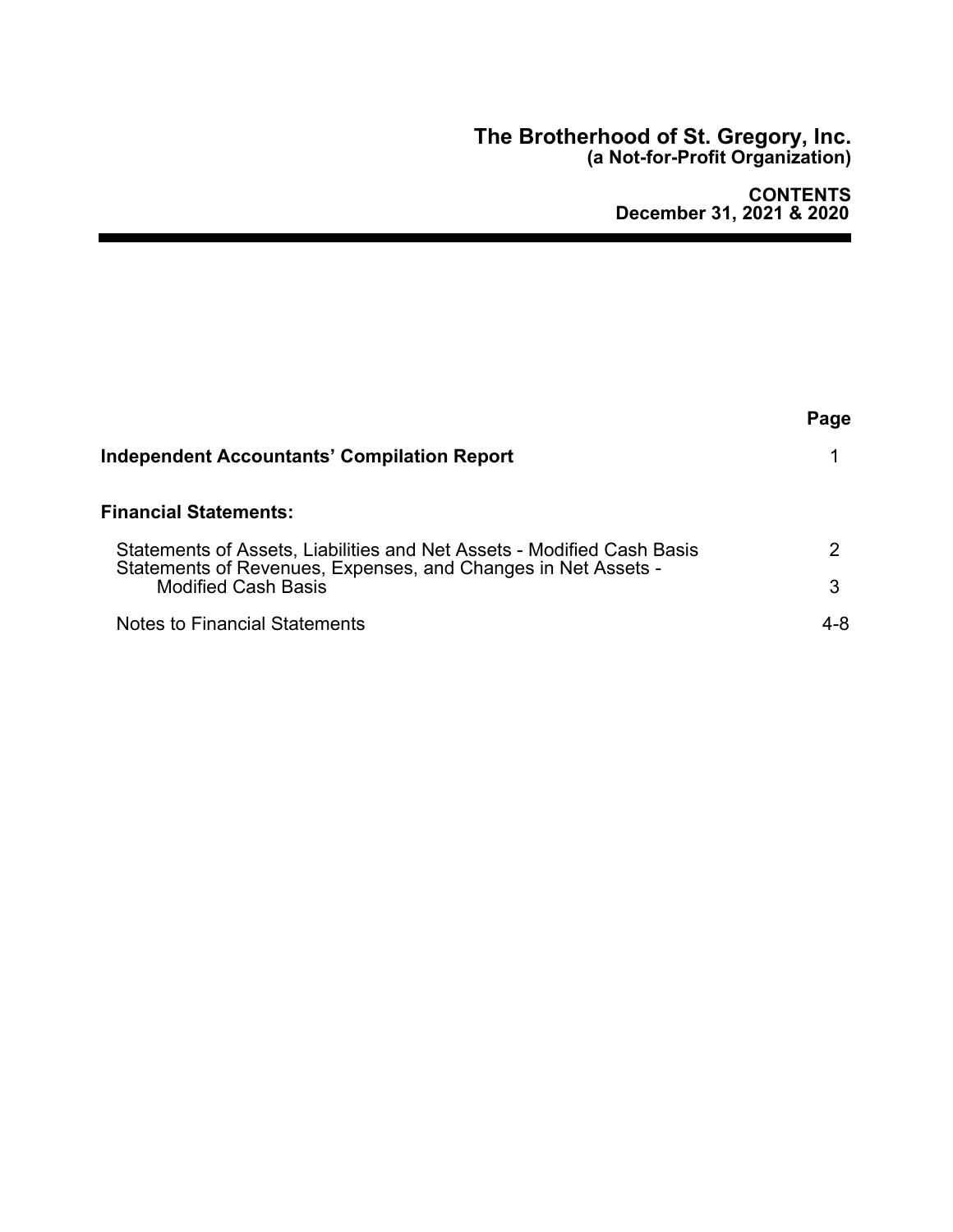

1

# **INDEPENDENT ACCOUNTANTS' COMPILATION REPORT**

To the Board of Directors: THE BROTHERHOOD OF ST. GREGORY, INC

Management is responsible for the accompanying financial statements of The Brotherhood of St. Gregory, Inc., (a not-for-profit organization) which comprise the statement of net assets, liabilities and net assets – modified cash basis, as of December 31, 2021 and 2020, and the related statements of revenues, expenses, and changes in net assets – modified cash basis, for the years' then ended, and the related note to the financial statements and for determining the modified cash basis of accounting is an acceptable financial reporting framework. We have performed a compilation engagement in accordance with Statements on Standards for Accounting and Review Services promulgated by the Accounting and Review Services Committee of the AICPA. We did not audit or review the financial statements no were we required to perform any procedures to verify the accuracy or completeness of the information provided by management. We do not express an opinion, a conclusion, nor provide any assurance on this financial statement.

We draw attention to Note A of the financial statements, which describes the basis of accounting. The financial statements are prepared in accordance with the modified cash basis of accounting, which is a basis of accounting other than accounting principles generally accepted in the United States of America.

yon, listofied Public Classmitant, LCC

Keith Boyer Certified Public Accountant, LLC

White Plains, NY May 12, 2022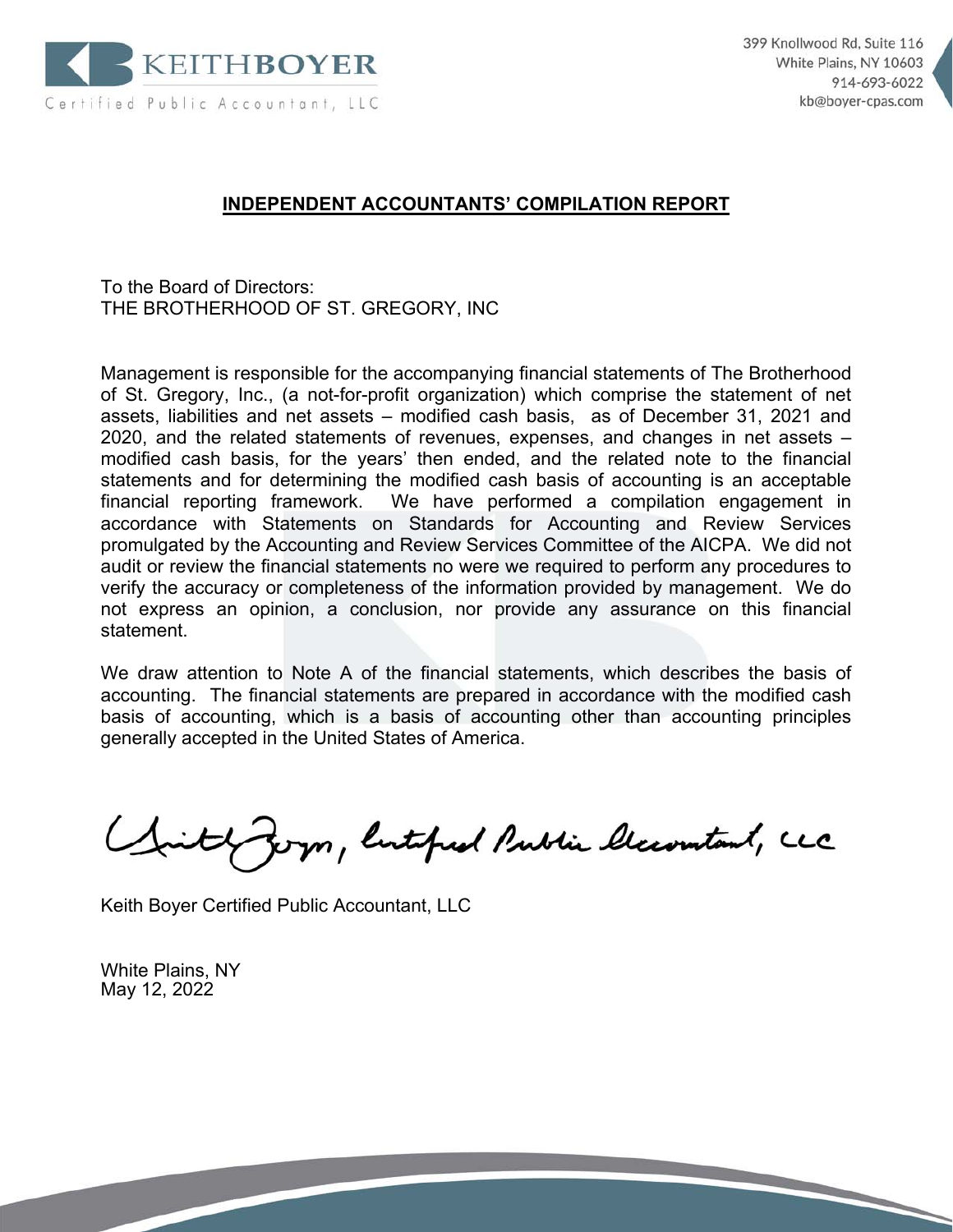# **MODIFIED CASH BASIS STATEMENTS OF ASSETS, LIABILITIES AND NET ASSETS -**

| December 31,                                                                          | 2021               | 2020               |
|---------------------------------------------------------------------------------------|--------------------|--------------------|
| Assets:<br>Cash and Cash Equivalents<br>Investments                                   | 128,013<br>828,631 | 100,611<br>758,814 |
| <b>Total Assets</b>                                                                   | \$                 | 956,644 \$859,425  |
| Liabilities:                                                                          |                    |                    |
| <b>Total Liabilities</b>                                                              |                    |                    |
| <b>Net Assets</b><br>Unrestricted<br>Temporarily restricted<br>Permanently restricted | 956,644            | 859,425            |
| <b>Total Net Assets</b>                                                               | 956,644            | 859,425            |
| <b>Total Liabilities and Net Assets</b>                                               | \$                 | 956,644 \$859,425  |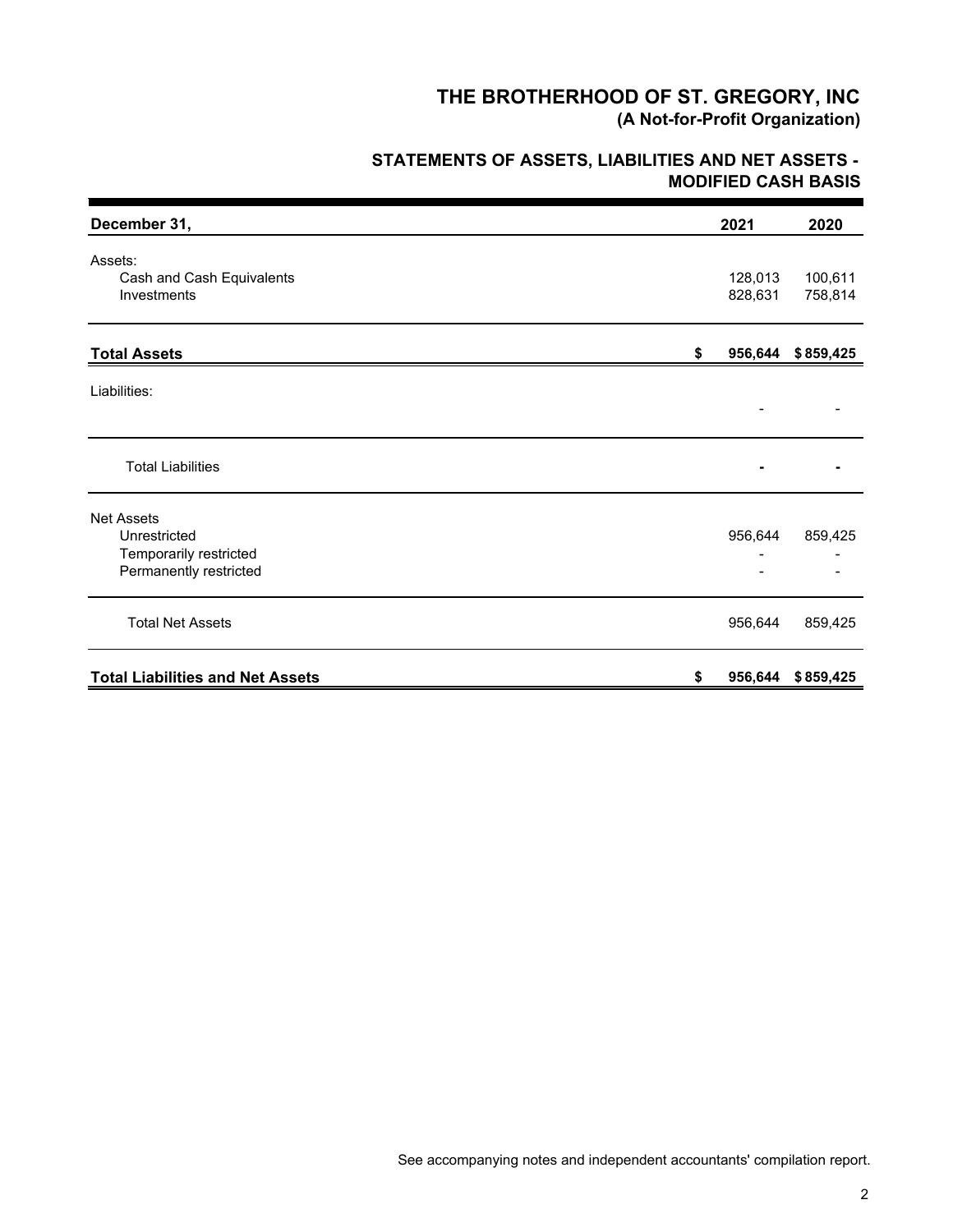# **STATEMENTS OF REVENUES, EXPENSES, AND CHANGES IN NET ASSETS - MODIFIED CASH BASIS**

| Year ended December 31,                                       | 2021         | 2020                     |
|---------------------------------------------------------------|--------------|--------------------------|
|                                                               |              |                          |
| Revenue                                                       |              |                          |
| <b>Member Tithes - Current Year</b>                           | 121,493      | 108,633                  |
| Member Tithes - Prior Year<br><b>Associates Contributions</b> | 5,732        | 2,166<br>÷               |
| Pledgeling Found.-App Donations                               | 923          | 450                      |
| <b>Undesignated Donations</b>                                 | 50           | 74                       |
| <b>Annual Convocation</b>                                     |              |                          |
| <b>Publications</b><br>Investment Income                      | 29,269       | $\blacksquare$<br>26,255 |
| Unrealized Gain/(Loss)                                        | 39,820       | 91,225                   |
| <b>Total Revenue</b>                                          | 197,287      | 228,803                  |
| Expenses:                                                     |              |                          |
| Program Services:                                             |              |                          |
| Br John E. Nidecker Education Fund                            | 748          | 3,360                    |
| <b>NAECC Participation</b>                                    | 150          | 150                      |
| <b>Publications</b><br>Postulant and Novices Program          | 3,106<br>109 | 3,476<br>150             |
| <b>Education Program</b>                                      |              |                          |
| <b>Minister General Discretionary</b>                         |              |                          |
| <b>Outreach Grants</b>                                        | 33,490       | 15,354                   |
| <b>Convocation and Council</b><br><b>Vocation Program</b>     | 46,348<br>0  | 34,120                   |
| Golden Jubilee Committee Expense                              | 0            | 0<br>0                   |
| <b>Total Program Services</b>                                 | 83,951       | 56,610                   |
|                                                               |              |                          |
| Management and General:<br><b>Habit Parts</b>                 | (79)         | 159                      |
| Insurance                                                     | 3,360        | 3.453                    |
| <b>Office Expenses</b>                                        | 6,675        | 5,790                    |
| <b>Public Relations/Advertising</b>                           | 733          | 1,609                    |
| <b>Provincial Expense</b>                                     | 5,427        | 2,978                    |
| <b>Total Management and General</b>                           | 16,116       | 13,989                   |
| <b>Total Expenses</b>                                         | 100,067      | 70,599                   |
| Excess/(Deficit) of Revenue over Expenses                     | 97,220       | 158,204                  |
| Net Assets-Unrestricted, Beginning of Year,                   | 859,425      | 701,221                  |
| Net Assets-Unrestricted, End of Year                          | 956,644      | 859,425                  |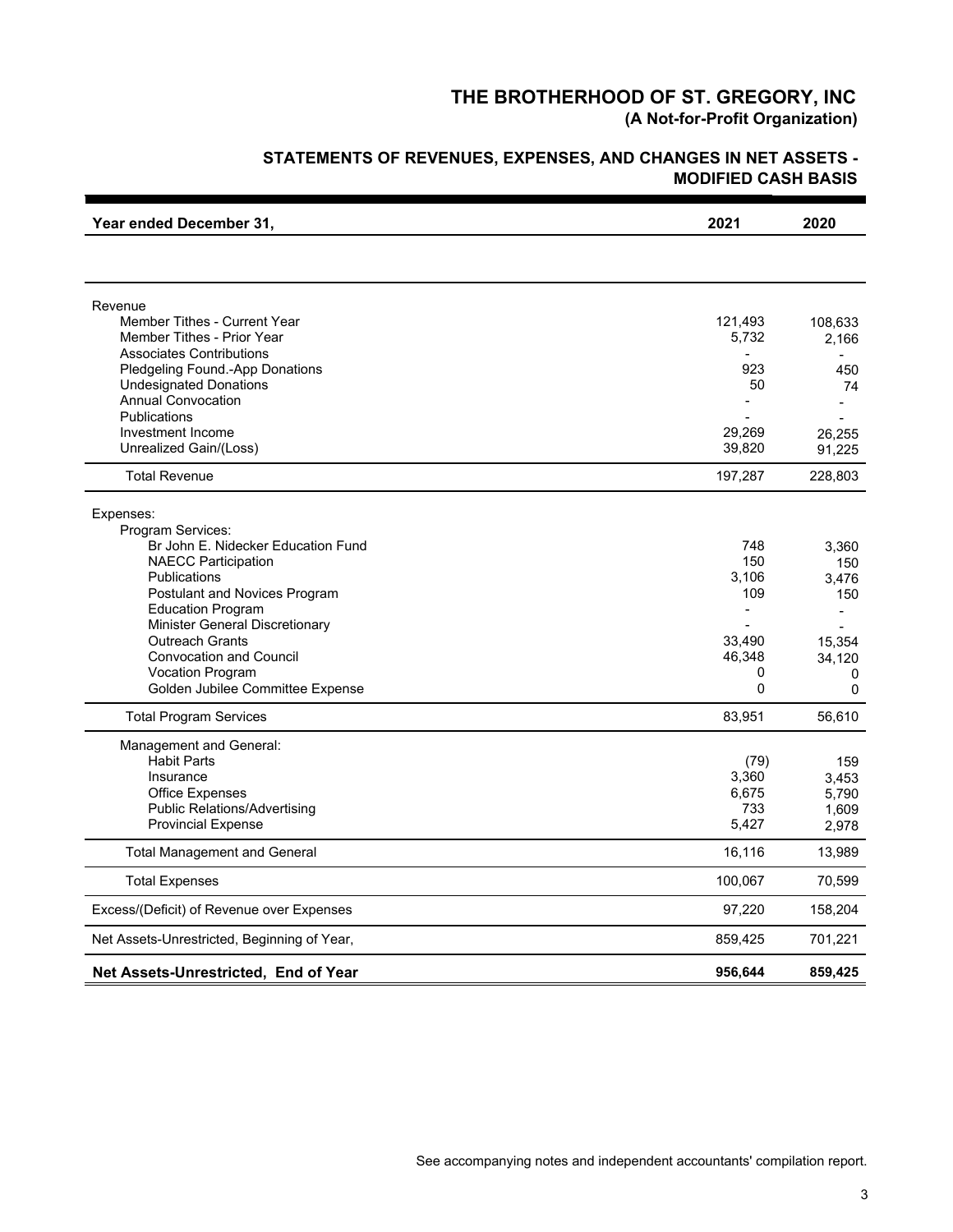## **NOTES TO FINANCIAL STATEMENTS December 31, 2021 & 2020**

## **1. ORGANIZATION, TAX STATUS AND SIGNIFICANT ACCOUNTING POLICIES:**

## **Organization**

The Brotherhood of Saint Gregory, Inc, (the Brotherhood), is a Christian Community of the Episcopal Church, whose members follow a common rule and serve the church on parochial, diocesan, and national levels. Members – clergy and lay, without regard to marital status – live individually, in small groups, or with their families. They support themselves and the community through their secular or church-related work, making use of their God-given talents in the world while not being of the world. The trust that all labor and life can be sanctified is summed in the community's motto: *Sole Deo Gloria*, To God Alone the Glory.

Richard Thomas Biernacki, the present Minister General, founded the Brotherhood on Holy Cross Day 1969.

## Basis of Accounting

The accompanying financial statements have been prepared on the modified cash basis of accounting, which is a comprehensive basis of accounting other than generally accepted accounting principles. Under the modified cash basis of accounting income is recognized when received, expenses are recognized when paid. Assets are recognized when received and reduced when paid out, or impaired. The carrying value of *Investment Income* reflects distributions actually received from the investments not the proportionate earnings of the DFMS portfolio, which is discussed further in the Note below entitled *Investments*.

#### New Accounting Standard

FASB (Financial Accounting Standards Board), Accounting Standards Codification (ASC) 606, requires entities to recognize revenue to depict the transfer of goods or services to customers in an amount that reflects the consideration to which the entity expects to be entitled in exchange for those goods and services. As defined in the FASB ASC Master Glossary a contribution is an unconditional transfer of cash, or other assets, as well as unconditional promise to give, to an entity or a reduction, settlement, or cancellation of tis liabilities in a voluntary nonreciprocal transfer by the member. As such *Member Tithes* are contributions as there is no transfer of good and services for value.

Any revenue related to the revenue recognition standard is de-minimis, i.e., purchase of habit parts or sale of publications.

#### Tax Status

The Brotherhood is exempt from Federal Income Tax under Section 501 (a) of the Internal Revenue Code as an organization described in Section 501(c)(3).

The Brotherhood adopted the accounting standard for uncertainty in income taxes, which prescribes a minimum recognition threshold, and measurement methodology that a tax position taken or expected to be taken in a tax return is required to meet before being recognized in the financial statements. It also provides guidance for de-recognition, classification, interest and penalties, accounting in interim periods, disclosure and transition. The adoption of the accounting standards did not have an impact on the Brotherhood's financial statements.

In assessing the realizability of tax benefits, management considers whether it is more likely than not that, some portion or all of any tax position will not be realized. The ultimate realization of such tax positions is dependent upon the generation of future income. Management considers projected future income, and tax planning strategies in making this assessment. Based upon the level of historical income and projections for future income, management believes it is more likely than not that, the Brotherhood will realize all tax benefits. Management believes that its tax-exempt status would be sustained upon examination.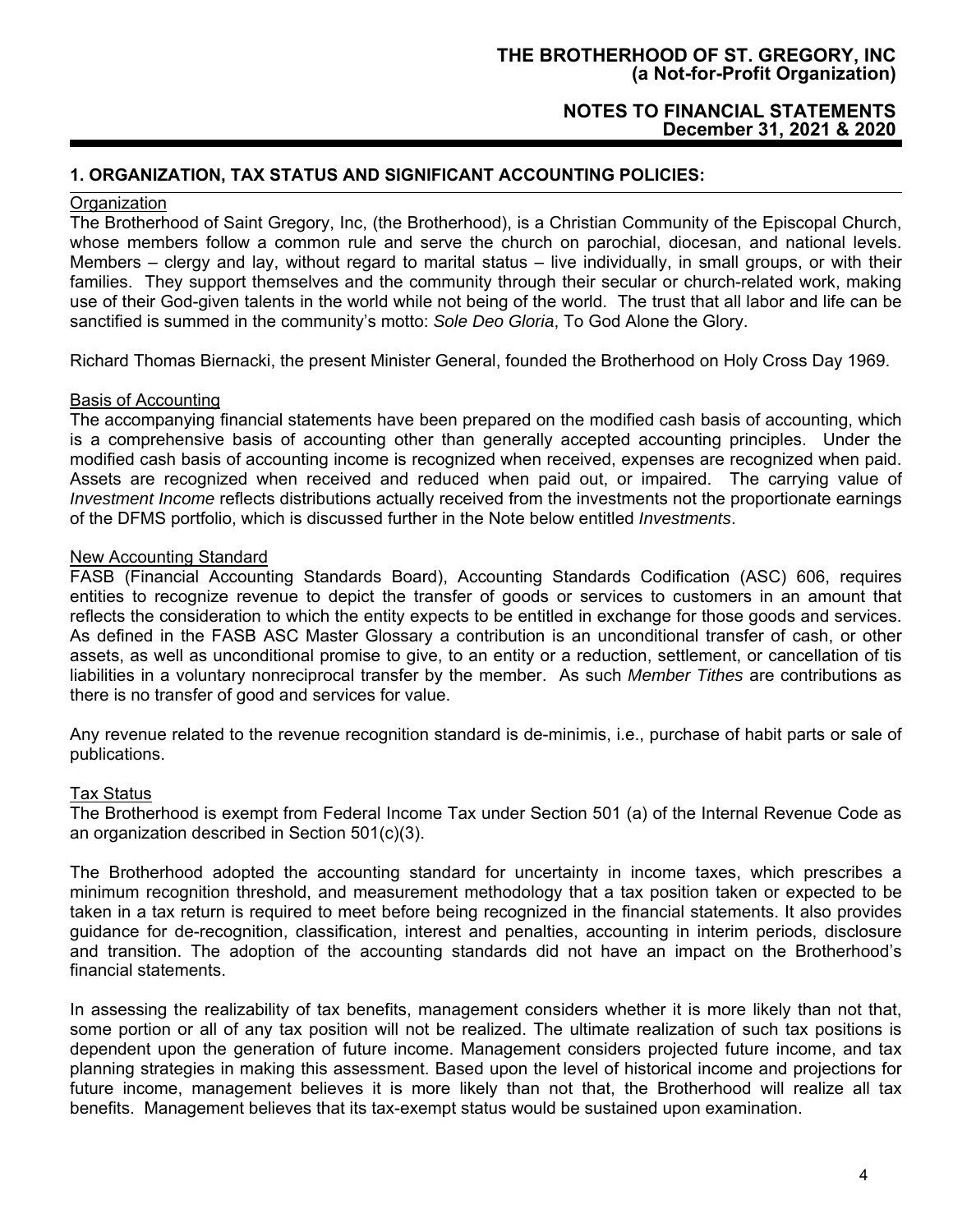## **NOTES TO FINANCIAL STATEMENTS December 31, 2021 & 2020**

## **1. ORGANIZATION, TAX STATUS AND SIGNIFICANT ACCOUNTING POLICIES:**

## Tax Status (continued)

If applicable, the Brotherhood would classify interest and penalties on underpayments of income tax as miscellaneous expenses.

The Brotherhood does not expect a significant increase or decrease to the total amounts of unrecognized tax positions during the fiscal year ended December 31, 2021. However, The Brotherhood is subject to regular audit by tax authorities. The Brotherhood believes that it has appropriate support for the positions taken on its tax returns. Nonetheless, the amounts ultimately paid, if any, upon resolution of the issues raised by the taxing authorities may differ materially from the amounts accrued for each year.

The Brotherhood files income tax returns in the United States Federal and New York State jurisdictions. With few exceptions, the Brotherhood is no longer subject to U.S. federal or state income tax examinations by tax authorities for fiscal years before 2017.

#### Basis of Presentation

The Brotherhood reports its financial position and activities according to three classes of net assets: unrestricted, temporarily restricted and permanently restricted.

These classes are defined as follows:

Permanently Restricted – Net assets resulting from contributions and other inflows of assets whose use by The Brotherhood is limited by donor-imposed stipulations that neither expire by passage of time nor can be fulfilled or otherwise removed by actions of The Brotherhood.

Temporarily Restricted – Net assets resulting from contributions and other inflows of assets whose use by The Brotherhood is limited by donor-imposed stipulations that either expire by passage of time or can be fulfilled and removed by actions of The Brotherhood pursuant to those stipulations. When such stipulations end or are fulfilled, such temporarily restricted net assets are reclassified to unrestricted net assets and reported in the statement of activities. However, if a restriction is fulfilled in the same time period in which the contribution is received, The Brotherhood reports the support as unrestricted.

Unrestricted – The part of net assets that is neither permanently nor temporarily restricted by donorimposed stipulations.

As of December 31, 2021 and 2020 there were no *Permanently* or *Temporarily Restricted* net assets.

#### Investments

The Brotherhood carries its investments at fair value. In accordance with accounting standards, investments have been measured at fair value determined by quoted market prices and realized and unrealized gains and losses are reported in the statement of activities. Income from investments is considered unrestricted net assets unless restricted by a donor. Fair value is defined as the price that would be received to sell an asset or paid to transfer a liability in an orderly transaction between market participants at the measurement date.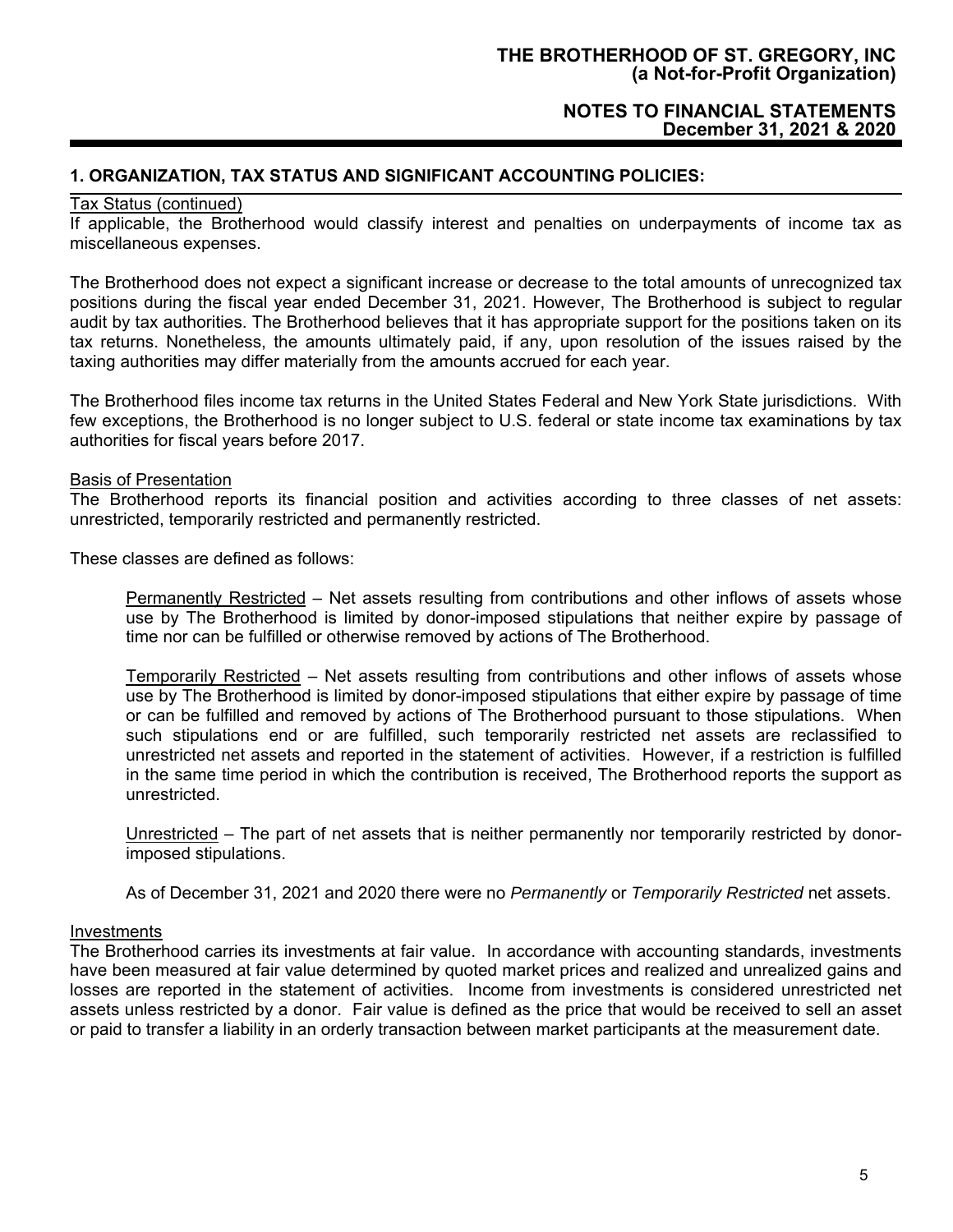## **NOTES TO FINANCIAL STATEMENTS December 31, 2021 & 2020**

## **1. ORGANIZATION, TAX STATUS AND SIGNIFICANT ACCOUNTING POLICIES:**

#### Investments (continued)

The *Fair Value Measurements* topic of the FASB ASC 820 (Financial Accounting Standards Board/Accounting Standards Codification) establishes a framework for measuring fair value. That framework provides a fair value hierarchy that prioritizes the inputs to valuation techniques used to measure fair market value. The hierarchy gives the highest priority to unadjusted quoted prices in active markets for identical assets or liabilities (Level 1) and the lowest priority to unobservable inputs, (Level 3). The three levels of fair value hierarchy are described below:

Level 1- Inputs to the valuation methodology are unadjusted quoted prices for identical assets or liabilities in active markets that the Company has the ability to access.

Level 2- Inputs to the valuation methodology that are observable for the asset or liability, either directly or indirectly, include:

- Quoted prices for similar assets or liabilities in active markets;
- Quoted prices for identical or similar assets or liabilities in inactive markets;
- Inputs other than quoted prices that are observable for the assets or liability:
- Inputs that are derived principally from or corroborated by observable market date by correlation or by other means.

Level 3- Inputs to the valuation methodology are unobservable and significant to the fair value measurement.

The assets or liability's fair value measurement level within the fair value hierarchy is based on the lowest level of any input that is significant to the fair value measurement. Valuation techniques used need to maximize the use of observable inputs and minimize the use of unobservable inputs.

The following table sets forth by level, within the fair value hierarchy, the Plan's assets at fair value as of December 31, 2020. The Brotherhood's investments consist of trust fund investments held by the Domestic and Foreign Missionary Society of the Protestant Episcopal Church in the United States of America, (DFMS) which are considered Level 2 inputs.

#### Investments/Fair Value Measurement

## **Assets at Fair Value as of December 31, 2021**

|                                      | Level 1 | Level 2   | Level 3 | Total     |
|--------------------------------------|---------|-----------|---------|-----------|
| Trust Fund                           |         | \$828,631 |         | \$828,631 |
| <b>Total Assets</b><br>at Fair Value |         | \$828,631 |         | \$828,631 |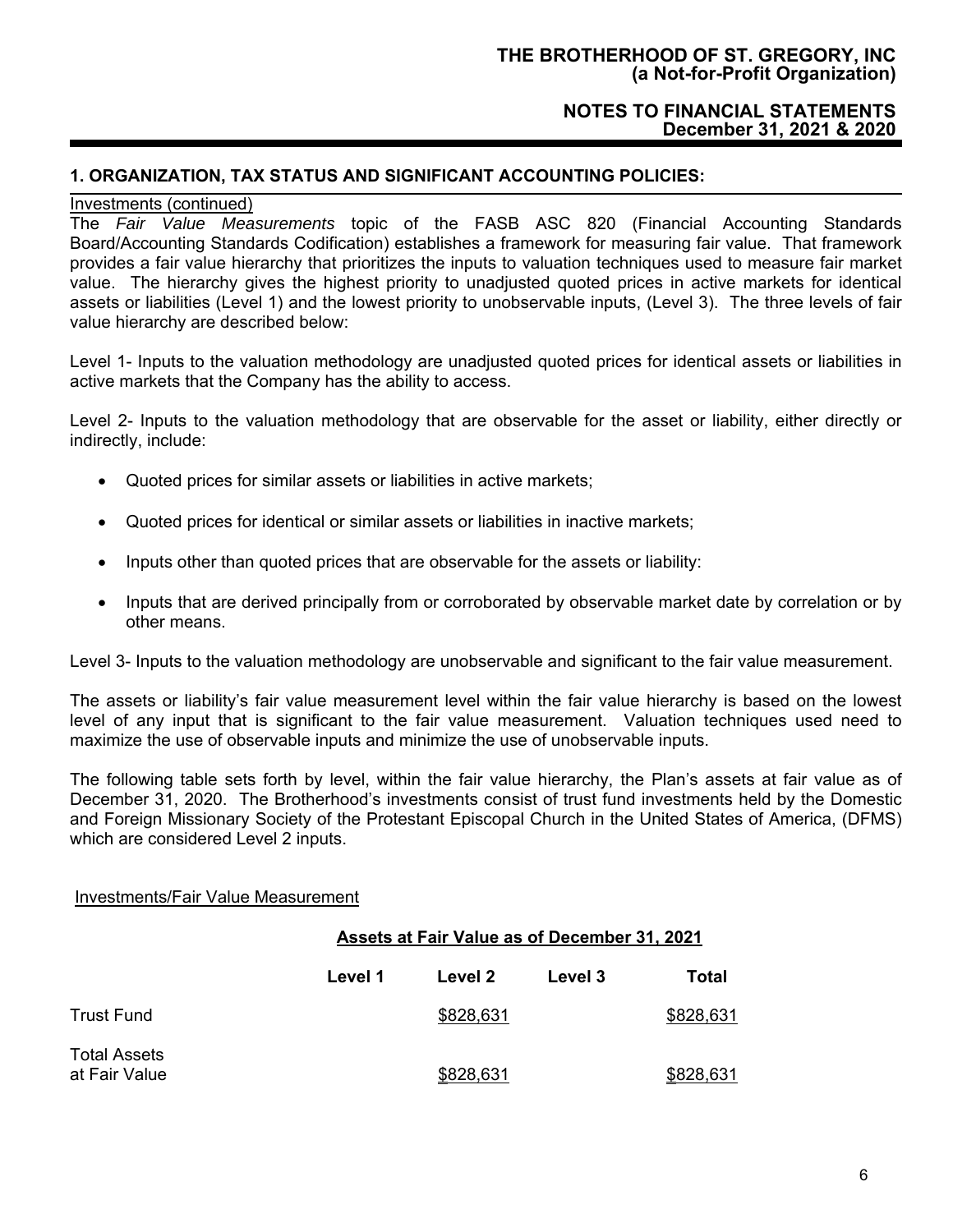## **NOTES TO FINANCIAL STATEMENTS December 31, 2021 & 2020**

## **1. ORGANIZATION, TAX STATUS AND SIGNIFICANT ACCOUNTING POLICIES:**

## Investments/Fair Value Measurement (continued)

The preceding methods described may produce a fair value calculation that may not be indicative of net realizable value or reflective of future fair values. Furthermore, although the Company believes its valuation methods are appropriate and consistent with other market participants, the use of different methodologies or assumptions to determine the fair value of certain financial instruments could result in a different fair value measurement at the reporting date.

#### Risks and Uncertainties

Investment securities are exposed to various risks, such as interest rate, market and credit risks. Due to the level of risk associated with certain investment securities and the level of uncertainty related to changes in the value of investment securities, it is at least reasonably possible that changes in risks in the near term could affect the Foundation's statement of financial position and statement of activities.

The Brotherhood adopted the provisions of the fair value measurements standard for certain non-financial assets and liabilities. Under this standard, the Brotherhood reviews long-lived assets to determine whether there has been any permanent impairment whenever events or circumstances indicate the carrying amount of an asset may not be recoverable. If the sum of the expected future undiscounted cash flows is less than the carrying amount of the assets, the entity recognizes an impairment loss. No impairment losses were recognized for the year ended December 31, 2021 and 2020.

#### **Estimates**

Management uses estimates and assumptions in preparing financial statements in accordance with generally accepted accounting principles of the United States of America. These estimates and assumptions affect the reported amounts of assets and liabilities, the disclosure of contingent assets and liabilities, and the reported revenues and expenses. Actual results could vary from the estimates that management uses.

## Concentration of Credit Risk

Financial instruments that potentially subject the Brotherhood to concentrations of credit risk consist principally of cash deposits. The Federal Deposit Insurance Corporation (FDIC) up to \$250,000 insures accounts at each institution. At no time during the year did the balance exceed the insured limits.

Assets held with the DMFS, (fair value, \$826,631 and \$758,814, 2021 and 2020, respectively) are not insured.

## Subsequent Events

Management has reviewed subsequent events and transactions that occurred after the balance sheet date of December 31, 2021 and through the accountant's report date and date of issuance, May 12, 2022. The financial statements include all events or transactions, including estimates, required to be recognized in accordance with generally accepted accounting principles in the United States of America. Management has determined that there are no unrecognized subsequent events that require additional disclosure.

#### Cash and Cash Equivalents

Cash and cash equivalents include all cash balances and highly liquid investments with an initial maturity of three months or less. As of December 31, 2021 and 2020, cash and cash equivalents totaled \$128,013 and \$100,611, respectively.